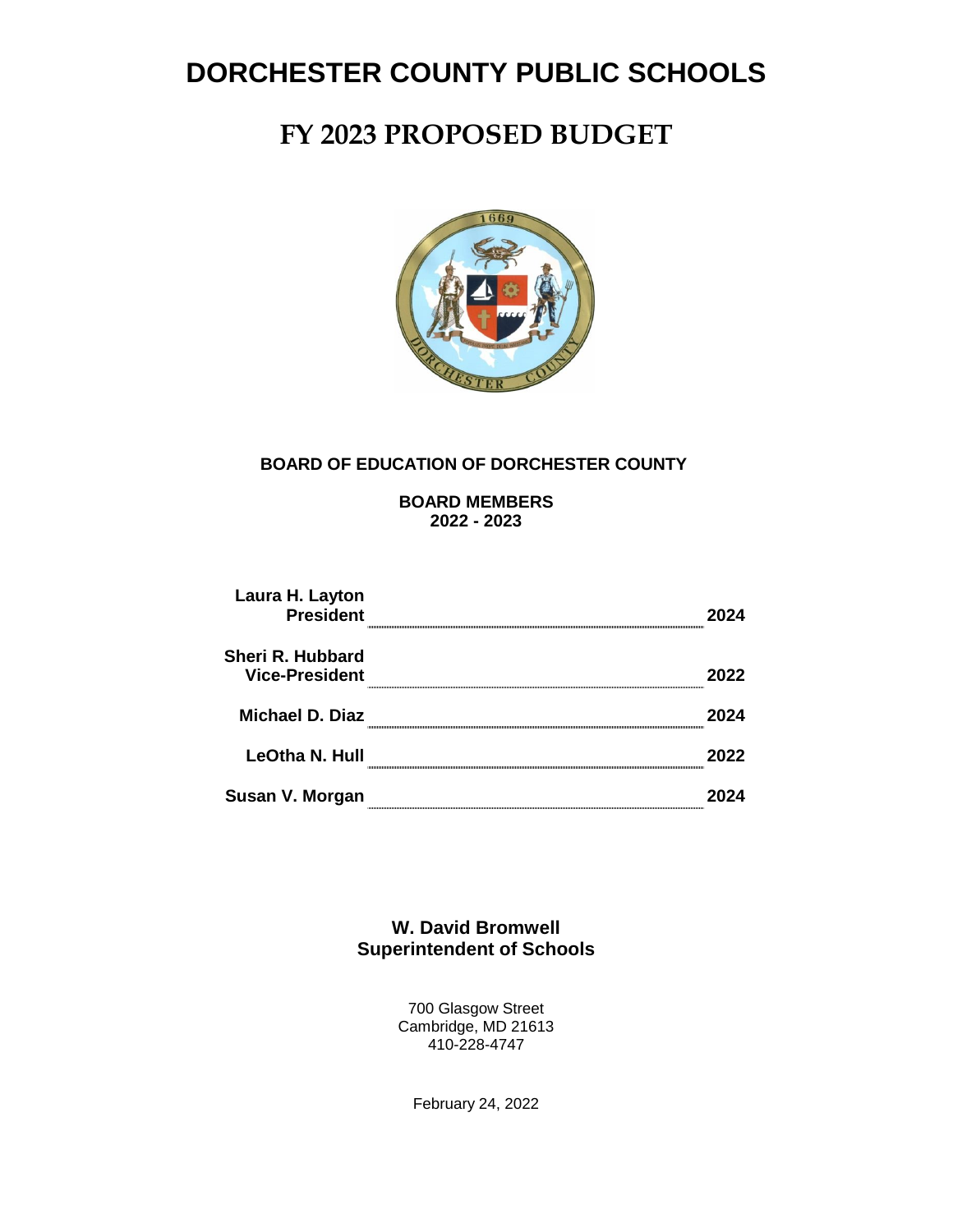#### **FY 2023 PROPOSED BUDGET**

### **TABLE OF CONTENTS**

|                                           | Page    |
|-------------------------------------------|---------|
| <b>Operating Budget:</b>                  | $1 - 9$ |
| <b>Revenue By Source</b>                  | 2       |
| Details of Operating Budget Increases     | $3 - 4$ |
| <b>Budget Summary - By Category</b>       | 5       |
| Budget Summary - By Category and Object   | 6       |
| <b>Restricted Grants Listing</b>          | 7       |
| <b>Food Service Fund</b>                  | 8       |
| <b>Employees by Category and Position</b> | 9       |
| <b>Capital Budget:</b>                    | 10      |
| Instructional & Facilities:               |         |

The Board of Education of Dorchester County does not discriminate in admissions, access, treatment, or employment in its programs and activities on the basis of race, color, sex, age, national origin, religion, disability, sexual orientation, or other basis as prohibited by law.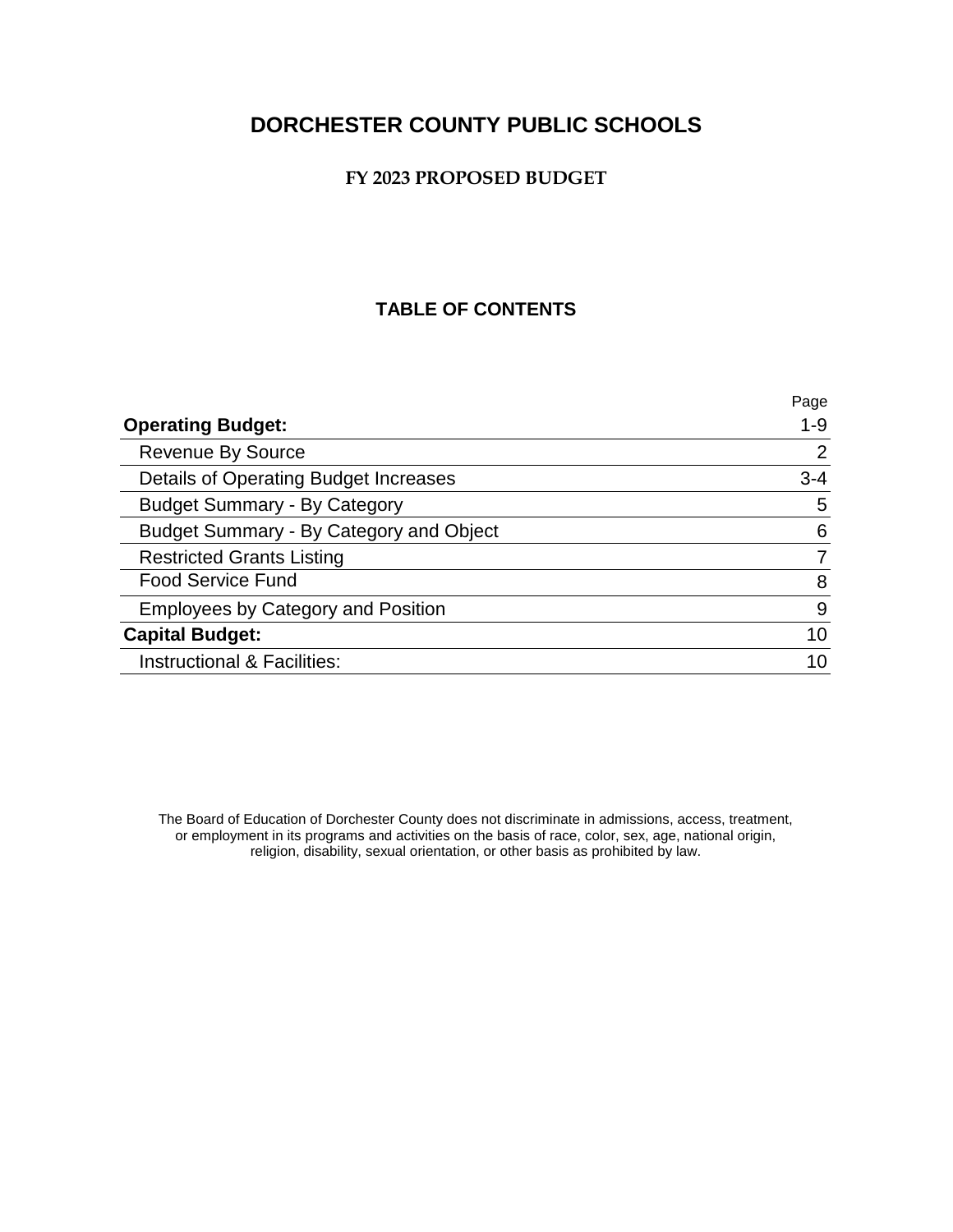**FY 2023 PROPOSED OPERATING BUDGET**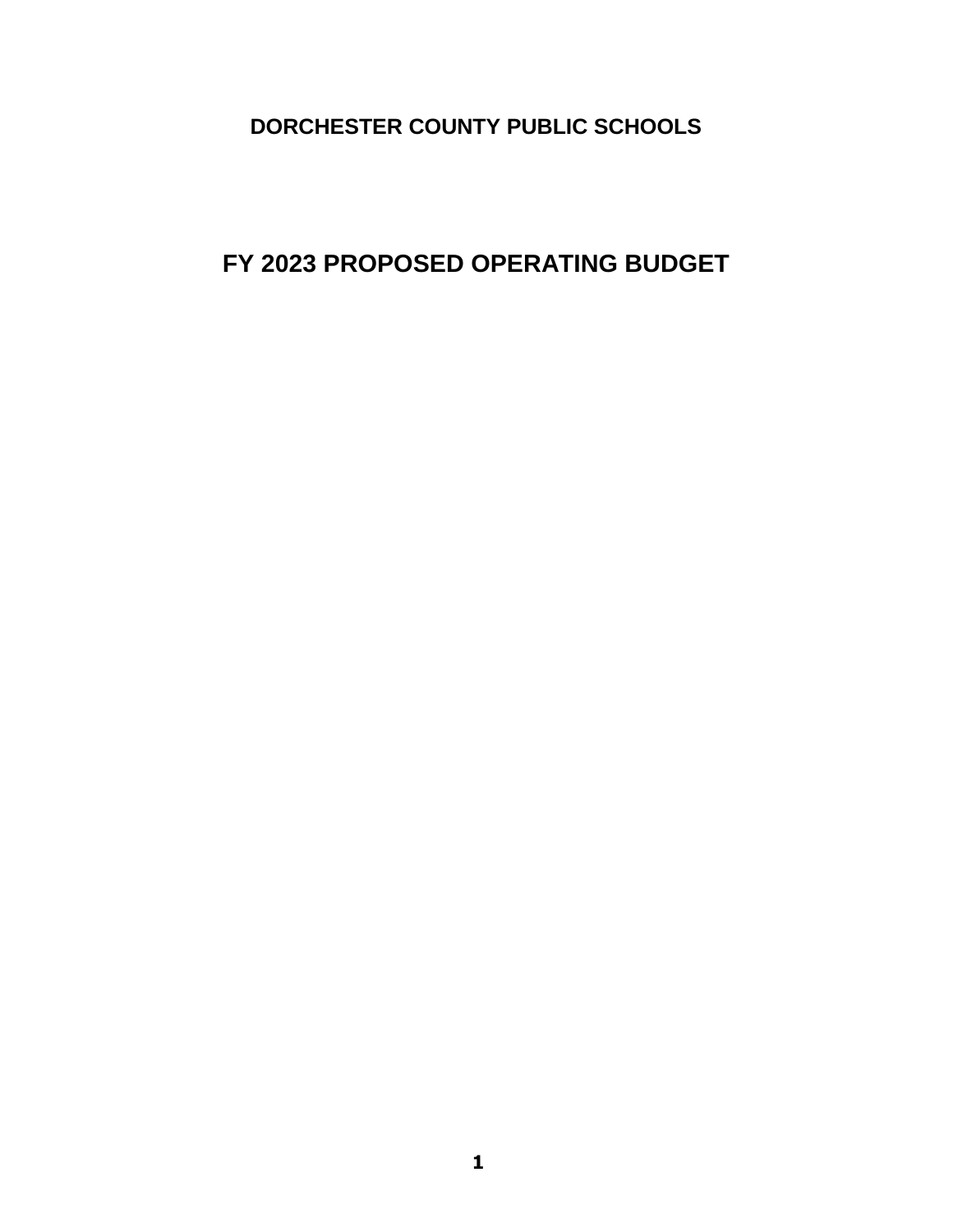### **FY 2023 PROPOSED OPERATING BUDGET**

| REVEINUE DI JUURUE                        |    |                          |       |                          |                           |                        |
|-------------------------------------------|----|--------------------------|-------|--------------------------|---------------------------|------------------------|
| Description                               |    | <b>FY'22</b><br>Approved |       | <b>FY'23</b><br>Proposed |                           | Increase<br>(Decrease) |
| <b>UNRESTRICTED REVENUES</b>              |    |                          |       |                          |                           |                        |
| <b>COUNTY GOVERNMENT</b>                  |    |                          |       |                          |                           |                        |
| Appropriation                             |    | 20,812,142               |       | 25,422,766               |                           | 4,610,624              |
| <b>TOTAL COUNTY APPROPRIATION</b>         | \$ | 20,812,142               | $\$\$ | 25,422,766               | $\boldsymbol{\mathsf{S}}$ | 4,610,624              |
| <b>STATE SOURCES</b>                      |    |                          |       |                          |                           |                        |
| <b>Current Expense Aid</b>                | \$ | 22,159,958               | \$    | 24,776,300               |                           | 2,616,342              |
| <b>Compensatory Education</b>             |    | 13,932,346               |       | 13,932,346               |                           |                        |
| <b>Special Education</b>                  |    | 1,723,259                |       | 2,171,007                |                           | 447,748                |
| Transportation                            |    | 2,680,834                |       | 2,971,901                |                           | 291,067                |
| <b>Limited English Proficient</b>         |    | 945,466                  |       | 1,199,846                |                           | 254,380                |
| <b>Guaranteed Tax Base</b>                |    | 1,912,898                |       | 1,665,384                |                           | (247, 514)             |
| <b>Supplemental Grant</b>                 |    | 1,321,515                |       | 1,321,515                |                           |                        |
| PreKindergarten Supplemental              |    | 839,578                  |       | 1,500,997                |                           | 661,419                |
| <b>Teacher Salary Incentive</b>           |    | 525,025                  |       | 12,790                   |                           | (512, 235)             |
| College & Career Ready                    |    |                          |       | 88,638                   |                           | 88,638                 |
| Net Taxable Income Adjustment             |    | 851,348                  |       |                          |                           | (851, 348)             |
| <b>Students With Disabilities</b>         |    | 373,171                  |       |                          |                           | (373, 171)             |
| Hold Harmless Adjustment                  |    | 94,000                   |       |                          |                           | (94,000)               |
| <b>TOTAL STATE AID</b>                    | \$ | 47,359,398               | \$    | 49,640,724               | \$                        | 2,281,326              |
| OTHER RECEIPTS                            |    |                          |       |                          |                           |                        |
| Investment Income                         |    | 30,000                   |       | 30,000                   |                           |                        |
| <b>Building Use &amp; Rental</b>          |    | 40,000                   |       | 40,000                   |                           |                        |
| Athletic & Field Trips - Use of Bus       |    | 25,000                   |       | 25,000                   |                           |                        |
| Erate rebate                              |    | 301,576                  |       | 301,576                  |                           |                        |
| Miscellaneous                             |    | 29,500                   |       | 29,500                   |                           |                        |
| Incoming Transfers - Other BOEs           |    | 75,000                   |       | 75,000                   |                           |                        |
| <b>TOTAL OTHER RECEIPTS</b>               | \$ | 501,076                  | \$    | 501,076                  | \$                        |                        |
| <b>FUND BALANCE</b>                       |    |                          |       |                          |                           |                        |
| Fund Balance Carryover - Prior Years      |    | 1,048,062                |       | 500,000                  |                           | (548, 062)             |
| <b>TOTAL FUND BALANCE</b>                 | \$ | 1,048,062                | \$    | 500,000                  | \$                        | (548,062)              |
| <b>TOTAL UNRESTRICTED BUDGET REVENUES</b> | \$ | 69,720,678               | S.    | 76,064,566               | \$                        | 6,343,888              |
|                                           |    |                          |       |                          |                           |                        |

#### **REVENUE BY SOURCE**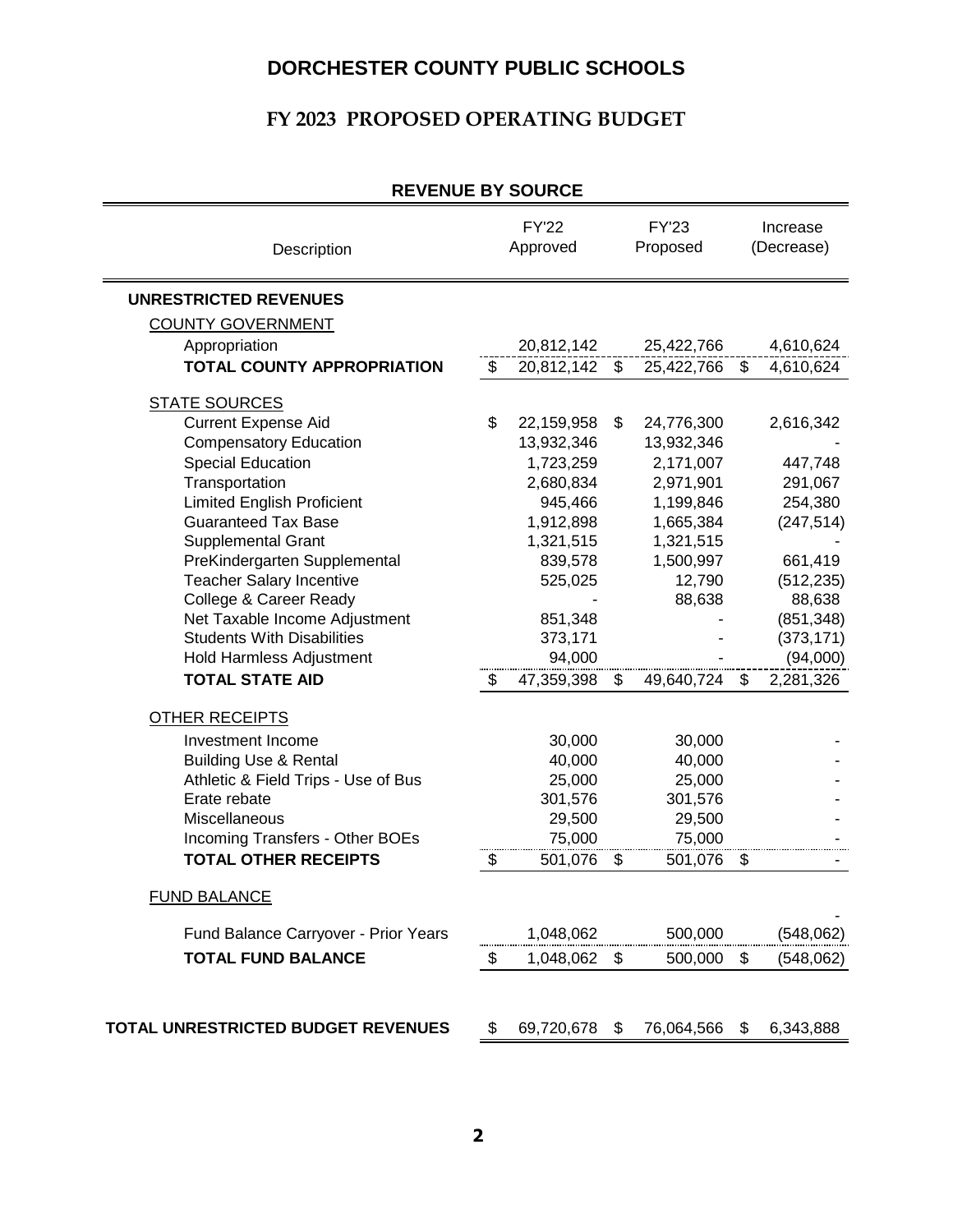# **FY 2023 PROPOSED BUDGET**

# **UTILIZATION OF INCREASE IN FUNDING**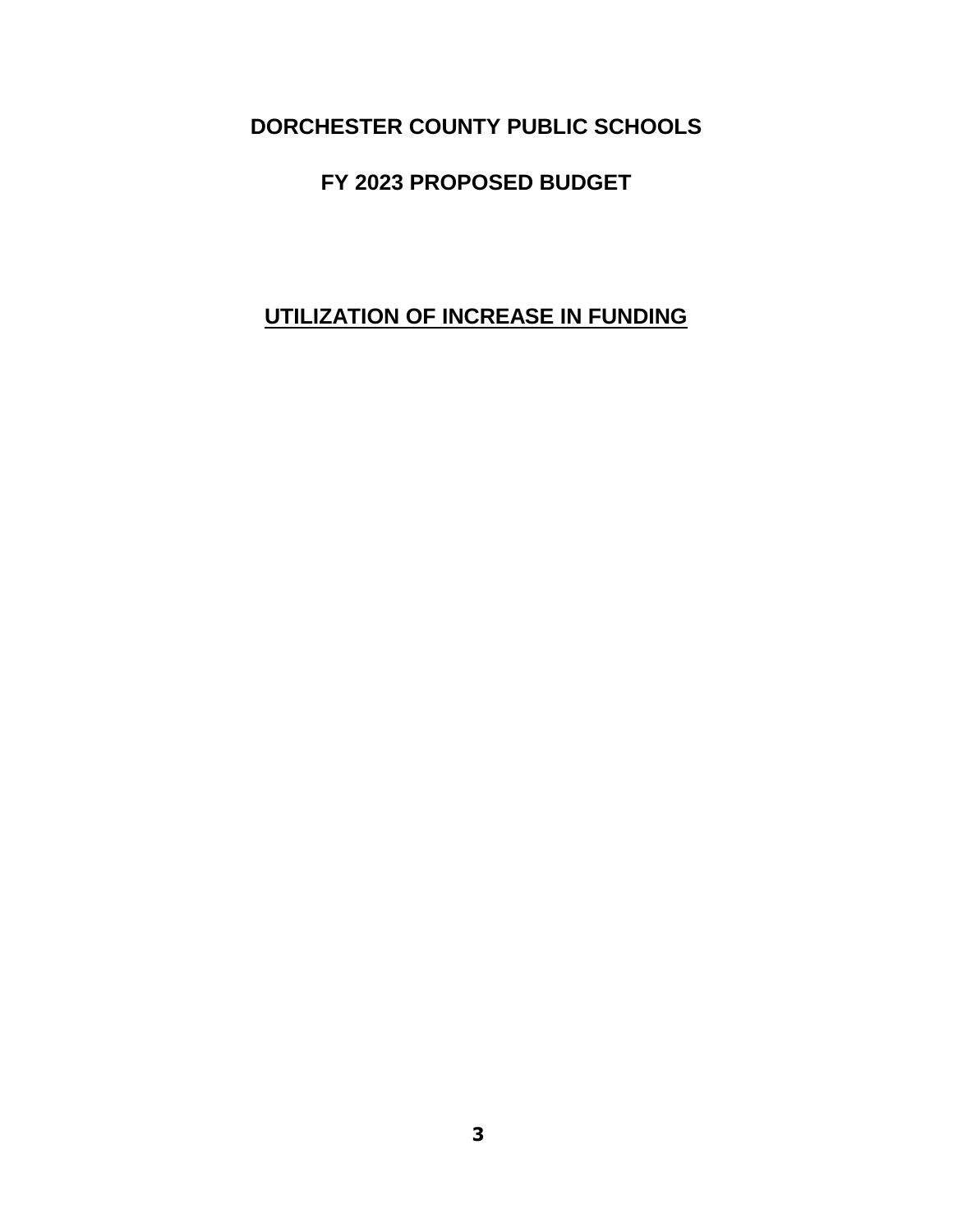**FY 2023 PROPOSED COST OF BUDGET INITIATIVES**

#### **MAINTAINING CONTRACTUAL AGREEMENTS**

| <b>Grand Total - Utilization of Funding Increase:</b>                              |                 | \$<br>6,343,888     |
|------------------------------------------------------------------------------------|-----------------|---------------------|
|                                                                                    | <b>Subtotal</b> | 344,899             |
| - Maintenance equipment repairs and replacements                                   |                 | 15,000              |
| - Maintenance contracted building repair services                                  |                 | 237,000             |
| - Maintenance wages, general supplies, and travel                                  |                 | 2,020               |
| - Custodial supplies                                                               |                 | 38,500              |
| - Human Resources software update                                                  |                 | 20,379              |
| - Improving visitor management, and emergency operations systems                   |                 | 32,000              |
| <b>SAFETY, SECURITY &amp; NON-INSTRUCTIONAL OPERATIONS</b>                         |                 |                     |
|                                                                                    | <b>Subtotal</b> | 3,487,148           |
| - Reallocate & Reclassify positions                                                |                 | 31,427              |
| - Allowance - possible salary increases thru negotiations (includes payroll taxes) |                 | 3,455,721           |
| <b>WORKFORCE INITIATIVES</b>                                                       |                 |                     |
|                                                                                    |                 |                     |
| - Contracted virtual classroom services through ESMEC                              | Subtotal        | 20,000<br>1,392,162 |
| - Archiving student records                                                        |                 |                     |
|                                                                                    |                 | 25,000              |
| - Materials of Instruction including Instructional Software                        |                 | 97,378              |
| - Student Support Monitors, Instructional Assistant, HR Specialist                 |                 | 594,542             |
| - Additional positions to support Career & Technology initiatives                  |                 | 376,562             |
| - Additional positions to support New Directions Learning Academy                  |                 | 278,680             |
| <b>INSTRUCTIONAL SUPPORT AND SUPPLIES</b>                                          |                 |                     |
|                                                                                    | <b>Subtotal</b> | 1,119,679           |
| - Student Transportation, Special Ed Consortium, High Roads Program                |                 | 343,168             |
| - Mental Health position previously covered by grant                               |                 | 92,572              |
| - Health insurance premium increase                                                |                 | \$<br>683,939       |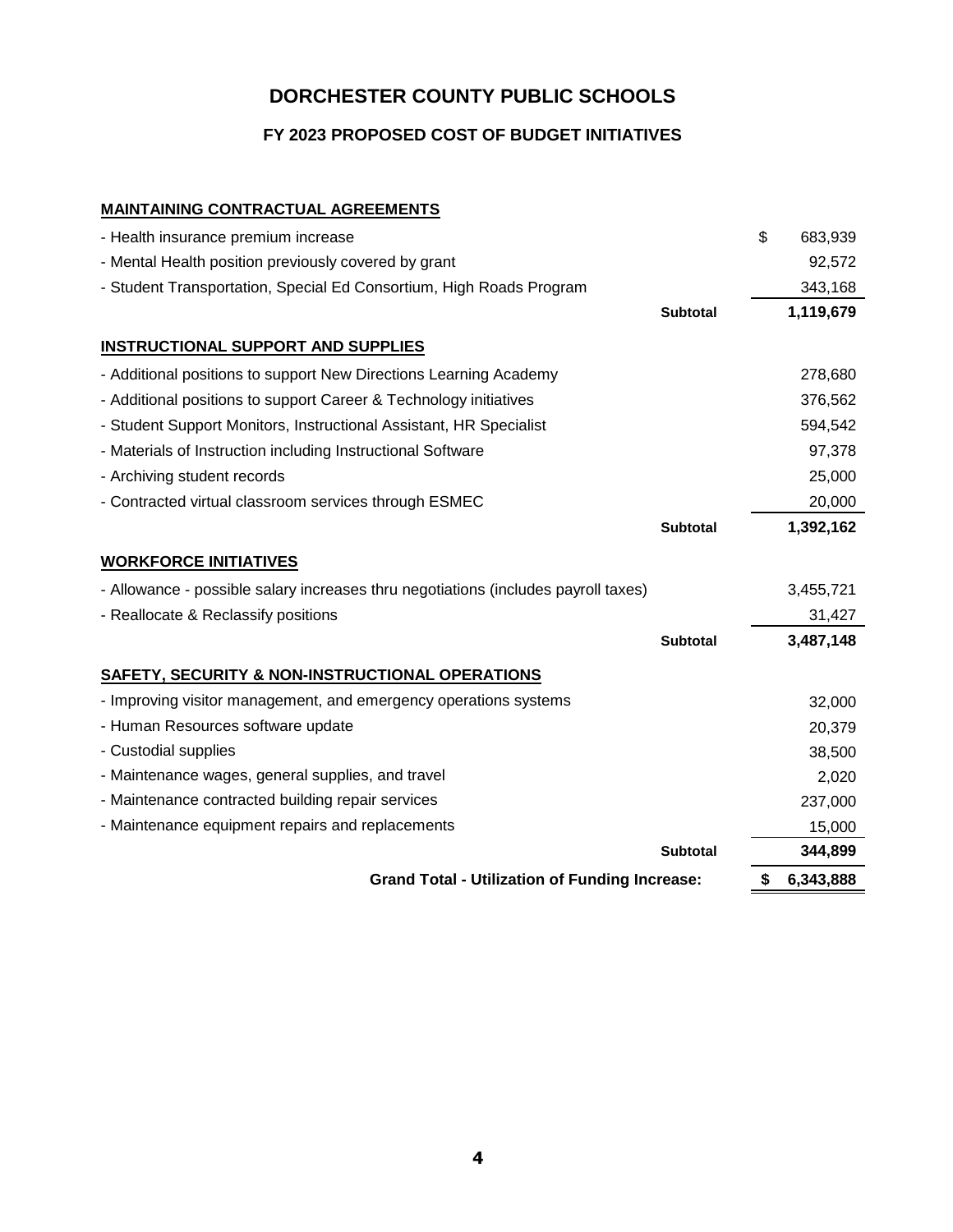## **DORCHESTER COUNTY PUBLIC SCHOOLS FY 2023 PROPOSED OPERATING BUDGET**

#### **BUDGET BY CATEGORY**

|                                                           |                                                                                                                                                           |    |                                                           |                                                                                                                           | FY'23 Incr.                  |
|-----------------------------------------------------------|-----------------------------------------------------------------------------------------------------------------------------------------------------------|----|-----------------------------------------------------------|---------------------------------------------------------------------------------------------------------------------------|------------------------------|
|                                                           | <b>FY'22</b><br>Approved                                                                                                                                  |    | <b>FY'23</b><br>Proposed                                  | % of TOTAL<br><b>BUDGET</b>                                                                                               | (Decr.) over<br><b>FY'22</b> |
| <b>Category Description</b>                               |                                                                                                                                                           |    |                                                           |                                                                                                                           |                              |
| Administration                                            | \$1,831,073                                                                                                                                               | \$ | 1,989,401                                                 | 2.6%                                                                                                                      | 158,328                      |
| <b>School Mgmt &amp; Support</b>                          | 6,297,636                                                                                                                                                 |    | 6,789,398                                                 | 8.9%                                                                                                                      | 491,762                      |
| <b>Instruction - Salaries &amp; Wages</b>                 | 25,779,221                                                                                                                                                |    | 28,431,098                                                | 37.4%                                                                                                                     | 2,651,877                    |
| <b>Instruction - Supplies &amp; Textbooks</b>             | 1,338,662                                                                                                                                                 |    | 1,353,474                                                 | 1.8%                                                                                                                      | 14,812                       |
| <b>Instruction - Other Instructional Costs</b>            | 1,105,917                                                                                                                                                 |    | 1,253,607                                                 | 1.6%                                                                                                                      | 147,690                      |
| <b>Special Education</b>                                  | 6,365,101                                                                                                                                                 |    | 6,791,213                                                 | 8.9%                                                                                                                      | 426,112                      |
| <b>Pupil Services</b>                                     | 910,986                                                                                                                                                   |    | 1,035,539                                                 | 1.4%                                                                                                                      | 124,553                      |
| <b>Health Services</b>                                    | 778,443                                                                                                                                                   |    | 877,946                                                   | 1.2%                                                                                                                      | 99,503                       |
| <b>Transportation</b>                                     | 3,809,197                                                                                                                                                 |    | 4,123,847                                                 | 5.4%                                                                                                                      | 314,650                      |
| <b>Fixed Charges</b>                                      | 15,688,633                                                                                                                                                |    | 17,068,713                                                | 22.4%                                                                                                                     | 1,380,080                    |
| <b>Operations</b>                                         | 3,930,570                                                                                                                                                 |    | 4,161,089                                                 | 5.5%                                                                                                                      | 230,519                      |
| <b>Maintenance</b>                                        | 1,768,822                                                                                                                                                 |    | 2,064,391                                                 | 2.7%                                                                                                                      | 295,569                      |
| <b>Capital Planning - Facilities</b>                      | 116,417                                                                                                                                                   |    | 124,850                                                   | 0.2%                                                                                                                      | 8,433                        |
| <b>BUDGET TOTALS</b>                                      | \$69,720,678                                                                                                                                              | S  | 76,064,566                                                |                                                                                                                           | 100.0% \$6,343,888           |
|                                                           |                                                                                                                                                           |    |                                                           |                                                                                                                           |                              |
| School Mgmt & Support_<br>8.9%<br>Administration.<br>2.6% | Categories as a % of Total Budget<br>FY'23 Proposed<br>Instruction<br>Supplies & Textbooks<br>1.8%<br>Instruction<br><b>Salaries &amp; Wages</b><br>37.4% |    | Instruction - Other<br><b>Instructional Costs</b><br>1.6% | Special<br>Education<br>8.9%<br><b>Pupil Services</b><br>1.4%<br><b>Health Services</b><br>1.2%<br>Transportation<br>5.4% |                              |
| Capital Planning - Facilities_<br>0.2%                    | Operations<br>5.5%<br>Maintenance<br>2.7%                                                                                                                 |    | Fixed Charges<br>22.4%                                    |                                                                                                                           |                              |

2.7%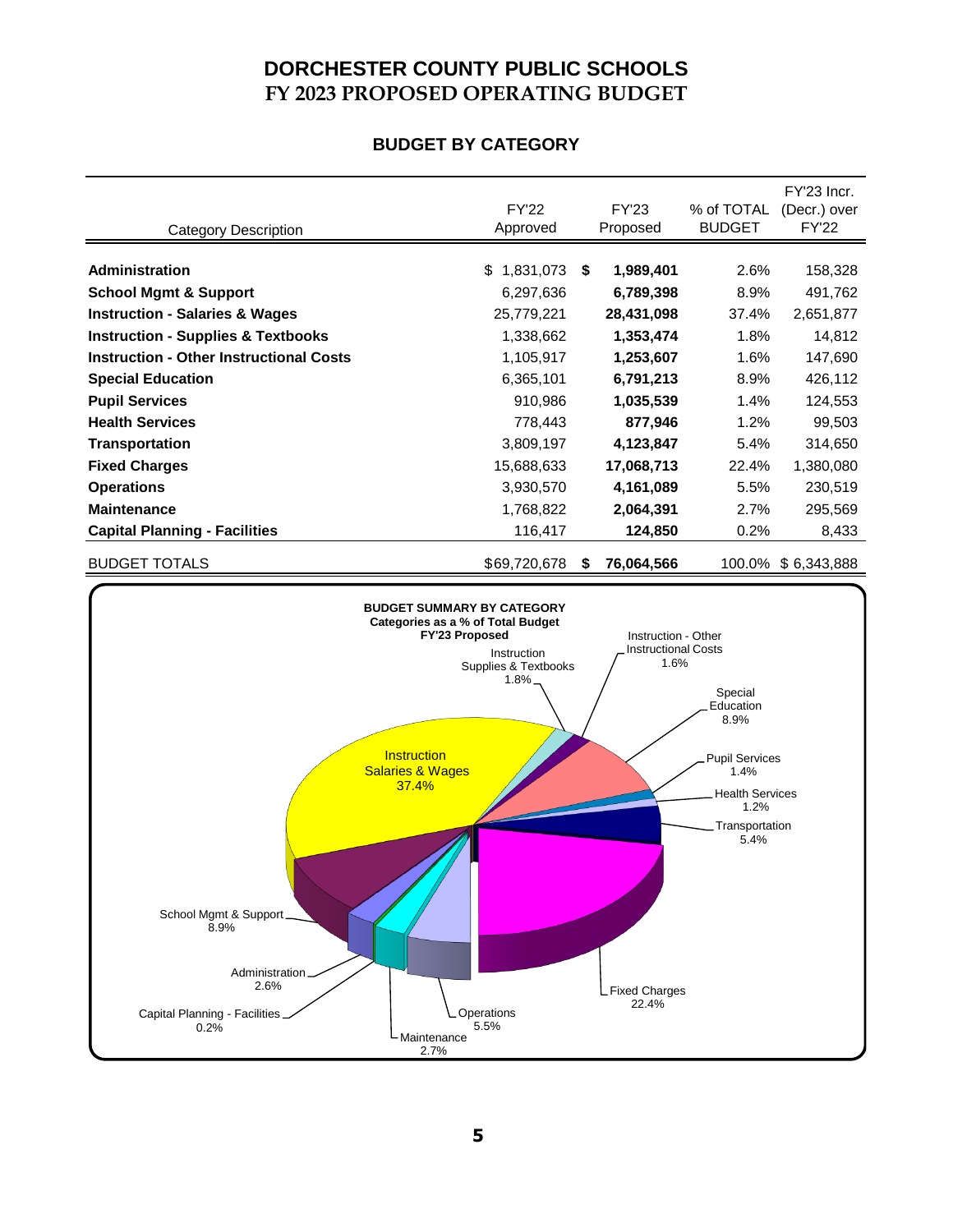# **DORCHESTER COUNTY PUBLIC SCHOOLS FY 2023 PROPOSED OPERATING BUDGET BUDGET SUMMARY BY CATEGORY AND OBJECT**

| Object:<br>Category:             | <b>Salaries &amp;</b><br><b>Wages</b> | <b>Contracted</b><br><b>Services</b> | <b>Supplies &amp;</b><br><b>Materials</b> | <b>Other</b><br><b>Charges</b> | <b>Equipment Transfers</b> |    |                          |   | <b>TOTAL</b> |
|----------------------------------|---------------------------------------|--------------------------------------|-------------------------------------------|--------------------------------|----------------------------|----|--------------------------|---|--------------|
| <b>Administration</b>            | \$<br>1,468,047                       | \$<br>350,230                        | \$<br>76,010                              | \$<br>95,114                   | \$<br>۰.                   | \$ | Ξ.                       | S | 1,989,401    |
| <b>School Mgmt &amp; Support</b> | 6,125,663                             | 66,376                               | 109,685                                   | 487,674                        |                            |    |                          |   | 6,789,398    |
| <b>Instructional Salaries</b>    | \$28,431,098                          |                                      |                                           |                                |                            |    | $\overline{\phantom{a}}$ |   | 28,431,098   |
| <b>Instructional Supplies</b>    |                                       |                                      | 1,353,474                                 |                                | $\overline{\phantom{a}}$   |    |                          |   | 1,353,474    |
| <b>Instructional Other</b>       |                                       | 676,607                              | ۰                                         | 502,000                        | $\overline{\phantom{a}}$   |    | 75,000                   |   | 1,253,607    |
| <b>Special Education</b>         | 5,070,436                             | 1,571,914                            | 127,263                                   | 21,600                         |                            |    | $\overline{\phantom{a}}$ |   | 6,791,213    |
| <b>Pupil Services</b>            | 969,839                               | 10,000                               | 31,500                                    | 24,200                         |                            |    | $\overline{\phantom{a}}$ |   | 1,035,539    |
| <b>Health Services</b>           | 99,503                                | 775,443                              | 3,000                                     |                                |                            |    |                          |   | 877,946      |
| <b>Transportation</b>            | 657,671                               | 3,222,702                            | 175,434                                   | 68,040                         |                            |    |                          |   | 4,123,847    |
| <b>Fixed Charges</b>             |                                       |                                      | ٠                                         | 17,068,713                     |                            |    |                          |   | 17,068,713   |
| <b>Operations</b>                | 2,081,989                             | 202,064                              | 208,200                                   | 1,645,836                      | 23,000                     |    |                          |   | 4,161,089    |
| <b>Maintenance</b>               | 811,848                               | 443,854                              | 457,546                                   | 351,143                        |                            |    |                          |   | 2,064,391    |
| <b>Capital Planning-Fac.</b>     | 121,070                               |                                      | 1,780                                     | 2,000                          |                            |    |                          |   | 124,850      |
| <b>TOTAL</b>                     | \$45,837,164                          | \$7,319,190                          | \$2,543,892                               | \$20,266,320                   | \$<br>23,000               |    | \$75,000                 |   | \$76,064,566 |
| FY ' 22 TOTAL                    | \$41,686,981                          | \$6,634,077                          | \$2,416,380                               | \$18,888,740                   | \$<br>19,500               | \$ | 75,000                   |   | \$69,720,678 |
| Increase / (Decrease)            | \$<br>4,150,183                       | \$<br>685,113                        | \$<br>127,512                             | \$<br>1,377,580                | \$<br>3,500                | S  |                          | S | 6,343,888    |

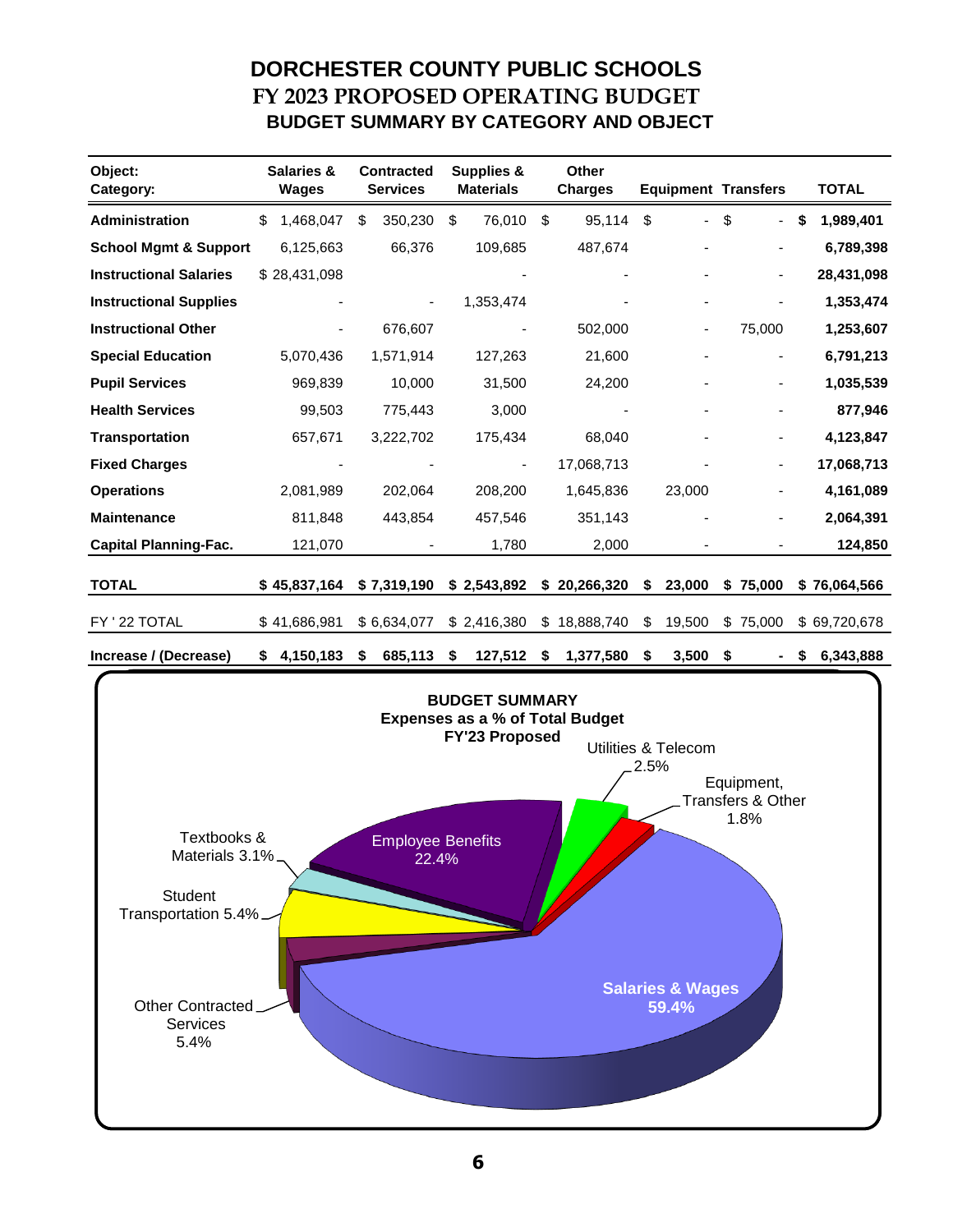#### **DORCHESTER COUNTY PUBLIC SCHOOLS FY 2023 PROPOSED OPERATING BUDGET RESTRICTED GRANTS**

| <b>GRANT#</b>         | <b>GRANT NAME</b>                                                         | <b>ESTIMATED</b><br><b>GRANT AMOUNT</b> |
|-----------------------|---------------------------------------------------------------------------|-----------------------------------------|
|                       |                                                                           |                                         |
| <b>FEDERAL GRANTS</b> |                                                                           |                                         |
| 450                   | Medicaid                                                                  | \$<br>300,000                           |
| 451                   | Medicaid - Infants & Toddlers                                             | 30,000                                  |
| 454                   | Discretionary - Local Implementation Plan                                 | 60,183                                  |
| 457                   | Aid to Education - Parts B, C & D                                         | 64,509                                  |
| 458                   | Asst. to States for Educating Students w/Disabilities - State Passthrough | 1,032,933                               |
| 459                   | Pre-School Passthrough                                                    | 30,124                                  |
| 474                   | Discretionary - Secondary Transition                                      | 71,716                                  |
| 455                   | Discretionary - Family Partnerships                                       | 16,000                                  |
| 501                   | Career & Technology Education - Perkins                                   | 90,938                                  |
| 572                   | Title III, English Language Acquisition                                   | 20,768                                  |
| 651                   | Title I                                                                   | 2,214,035                               |
| 590                   | <b>Rural Schools</b>                                                      | 87,168                                  |
| 513                   | Title IV - Student Support                                                | 151,388                                 |
| 698                   | Title II, Part A, Improving Teacher Quality                               | 264,951                                 |
|                       | <b>TOTAL FEDERAL GRANTS</b>                                               | 4,434,713                               |
|                       |                                                                           |                                         |

#### **STATE AND LOCAL GRANTS**

| 403 | MABE Pool and Workers' Compensation Insurance Groups     | 20,000    |
|-----|----------------------------------------------------------|-----------|
| 556 | Fine Arts Initiative                                     | 9,638     |
| 566 | <b>Judy Center</b>                                       | 200,000   |
| 676 | Pre-K Expansion                                          | 300,000   |
|     | Non-public placement                                     | 200,000   |
| 525 | Blueprint for MD - Concentration of Poverty Personnel    | 1,299,155 |
| 614 | Blueprint for MD - Concentration of Poverty Per Pupil    | 2,385,921 |
| 532 | Blueprint for MD - Transitional Supplemental Instruction | 437,062   |
|     | <b>TOTAL STATE GRANTS</b>                                | 4,851,776 |
|     | TOTAL RESTRICTED FEDERAL, STATE AND LOCAL GRANTS         | 9,286,489 |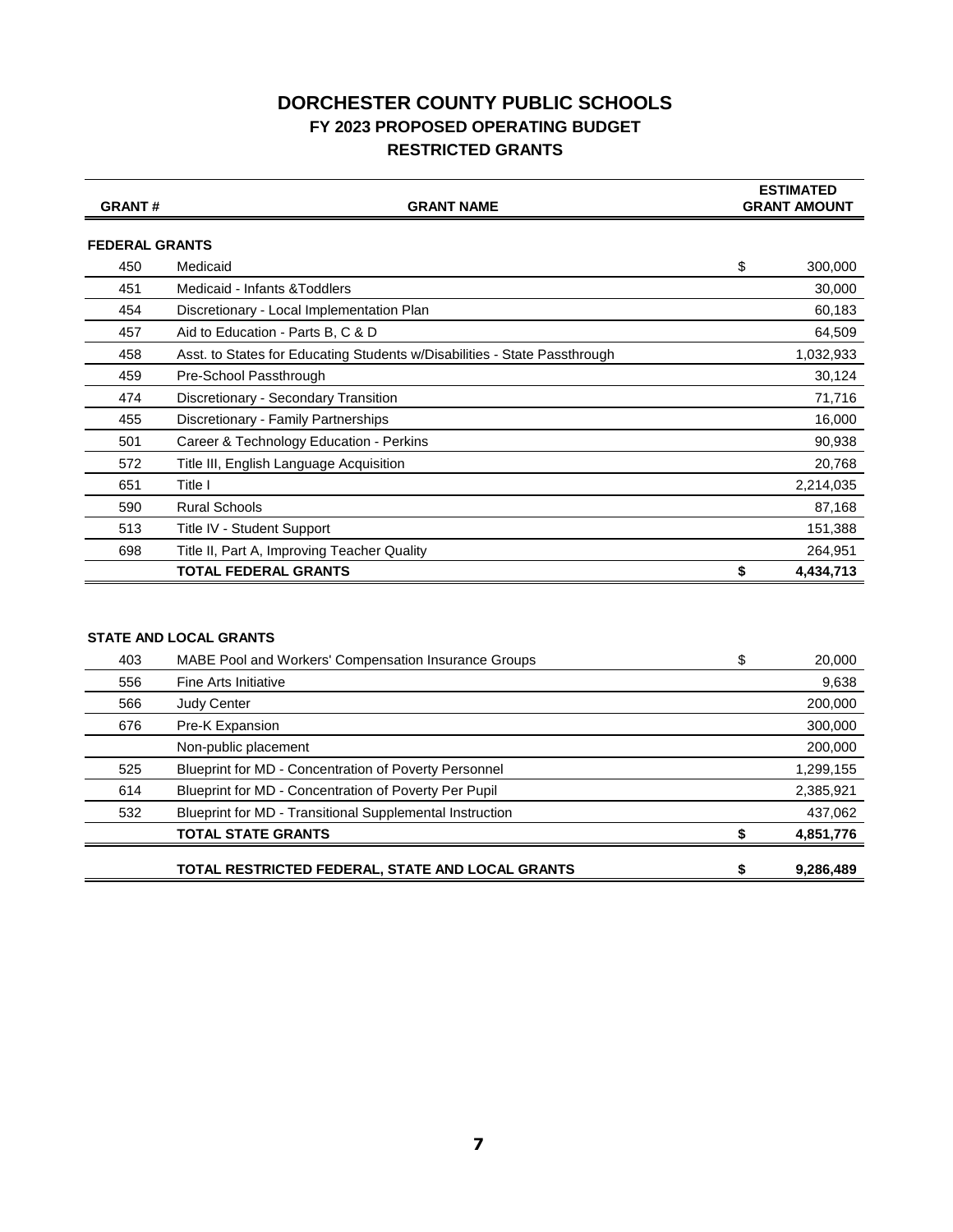# **DORCHESTER COUNTY PUBLIC SCHOOLS FY 2023 PROPOSED OPERATING BUDGET**

#### FOOD SERVICE FUND RESTRICTED

| <b>FY'22</b><br>Approved |           |                                          | <b>FY'23</b> | Increase<br>(Decrease)                               |                   |
|--------------------------|-----------|------------------------------------------|--------------|------------------------------------------------------|-------------------|
| \$                       | 1,052,343 | S                                        |              |                                                      | 63,141<br>15,000  |
|                          | 1,557,900 |                                          | 1,571,150    |                                                      | 13,250            |
|                          | 45,000    |                                          | 45,000       |                                                      | (2,500)<br>0      |
| \$                       |           | S                                        |              | \$                                                   | 27,650<br>116,541 |
|                          |           | 54,700<br>16,500<br>559,504<br>3,285,947 |              | Proposed<br>69,700<br>14,000<br>587,154<br>3,402,488 | $1,115,484$ \$    |

The cost of providing school breakfast and lunch to Dorchester's students is accounted for in this fund. This is a totally self supporting fund. Operating resources come from paid meals, federal and state government reimbursement based on the number of meals served, and through USDA food commodities. The type of lunch and breakfast served is regulated by the state, and menus are monitored to ensure compliance. The School Food Service Program is designed to provide meals to students regardless of their ability to pay. We receive federal and state subsidies to support the Food Service Program.

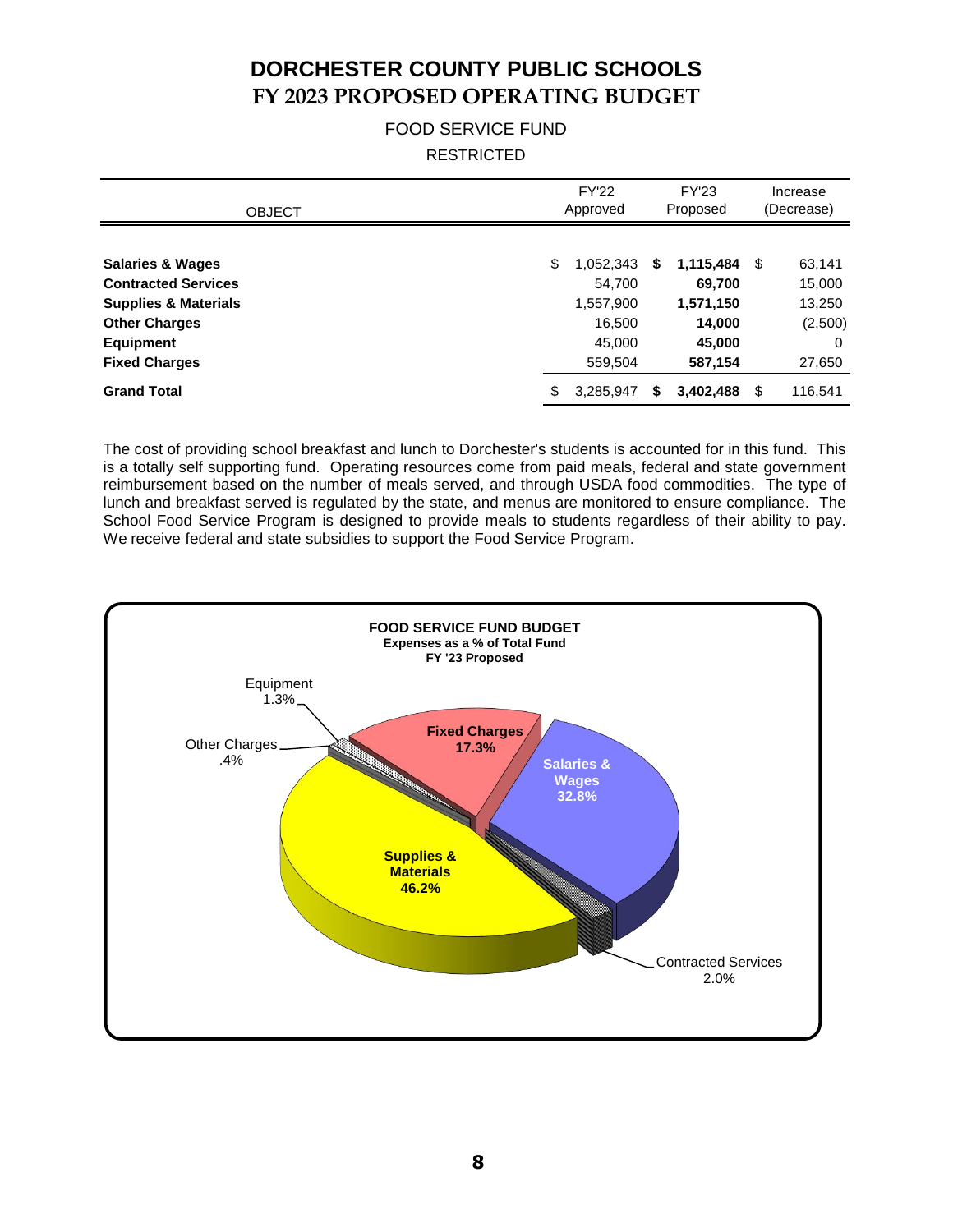## **DORCHESTER COUNTY PUBLIC SCHOOLS FY 2023 PROPOSED OPERATING BUDGET**

### **FULL TIME EQUIVALENT EMPLOYEES BY CATEGORY AND POSITION**

| <b>Category Description</b>               | General Fund Grant Funds<br>Proposed | Proposed | <b>Total FTEs</b><br>Proposed |
|-------------------------------------------|--------------------------------------|----------|-------------------------------|
|                                           |                                      |          |                               |
| <b>Administration</b>                     | 22.00                                |          | 22.00                         |
| <b>School Mgmt &amp; Support</b>          | 73.00                                | 4.00     | 77.00                         |
| <b>Instruction - Salaries &amp; Wages</b> | 443.00                               | 59.50    | 502.50                        |
| <b>Special Education</b>                  | 78.50                                | 12.10    | 90.60                         |
| <b>Pupil Services</b>                     | 11.00                                | 3.00     | 14.00                         |
| <b>Health Services</b>                    | 1.00                                 |          | 1.00                          |
| <b>Transportation</b>                     | 15.00                                |          | 15.00                         |
| <b>Operations</b>                         | 51.50                                |          | 51.50                         |
| <b>Maintenance</b>                        | 12.50                                |          | 12.50                         |
| <b>Capital Outlay - Facilities</b>        | 1.00                                 |          | 1.00                          |
| <b>Food Service Fund</b>                  | 0.00                                 | 45.00    | 45.00                         |
| <b>BUDGET TOTALS</b>                      | 708.50                               | 123.60   | 832.10                        |

|                                                | General Fund | <b>Grant Funds</b> | <b>Total FTEs</b> |
|------------------------------------------------|--------------|--------------------|-------------------|
| <b>Position Description</b>                    | Proposed     | Proposed           | Proposed          |
|                                                |              |                    |                   |
| <b>Board Members</b>                           | 5.00         |                    | 5.00              |
| Superintendent                                 | 1.00         |                    | 1.00              |
| <b>Directors</b>                               | 4.00         |                    | 4.00              |
| <b>Supervisor/Facilitator</b>                  | 12.00        | 1.00               | 13.00             |
| <b>Principal</b>                               | 13.00        | 1.00               | 14.00             |
| <b>Assistant Principal</b>                     | 17.00        |                    | 17.00             |
| <b>Teacher</b>                                 | 369.50       | 38.50              | 408.00            |
| <b>Therapist</b>                               | 8.00         |                    | 8.00              |
| <b>School Counselor</b>                        | 19.00        |                    | 19.00             |
| Librarian                                      | 10.00        |                    | 10.00             |
| <b>Psychologist</b>                            | 6.00         |                    | 6.00              |
| <b>Pupil Personnel/Social Worker</b>           | 8.00         | 3.00               | 11.00             |
| <b>Mental Health Coordinator</b>               | 1.00         |                    | 1.00              |
| <b>Other Professional Staff</b>                | 29.00        | 7.00               | 36.00             |
| <b>Secretary and Specialist</b>                | 41.00        | 4.60               | 45.60             |
| <b>Bus Driver</b>                              | 7.00         |                    | 7.00              |
| <b>Bus Monitor</b>                             | 6.00         |                    | 6.00              |
| <b>Instructional Assistants</b>                | 92.00        | 26.50              | 118.50            |
| <b>Tradesman/Building Engineers/Groundsman</b> | 11.00        |                    | 11.00             |
| <b>Custodian</b>                               | 49.00        |                    | 49.00             |
| <b>Food Service</b>                            | 0.00         | 42.00              | 42.00             |
| <b>BUDGET TOTALS</b>                           | 708.50       | 123.60             | 832.10            |